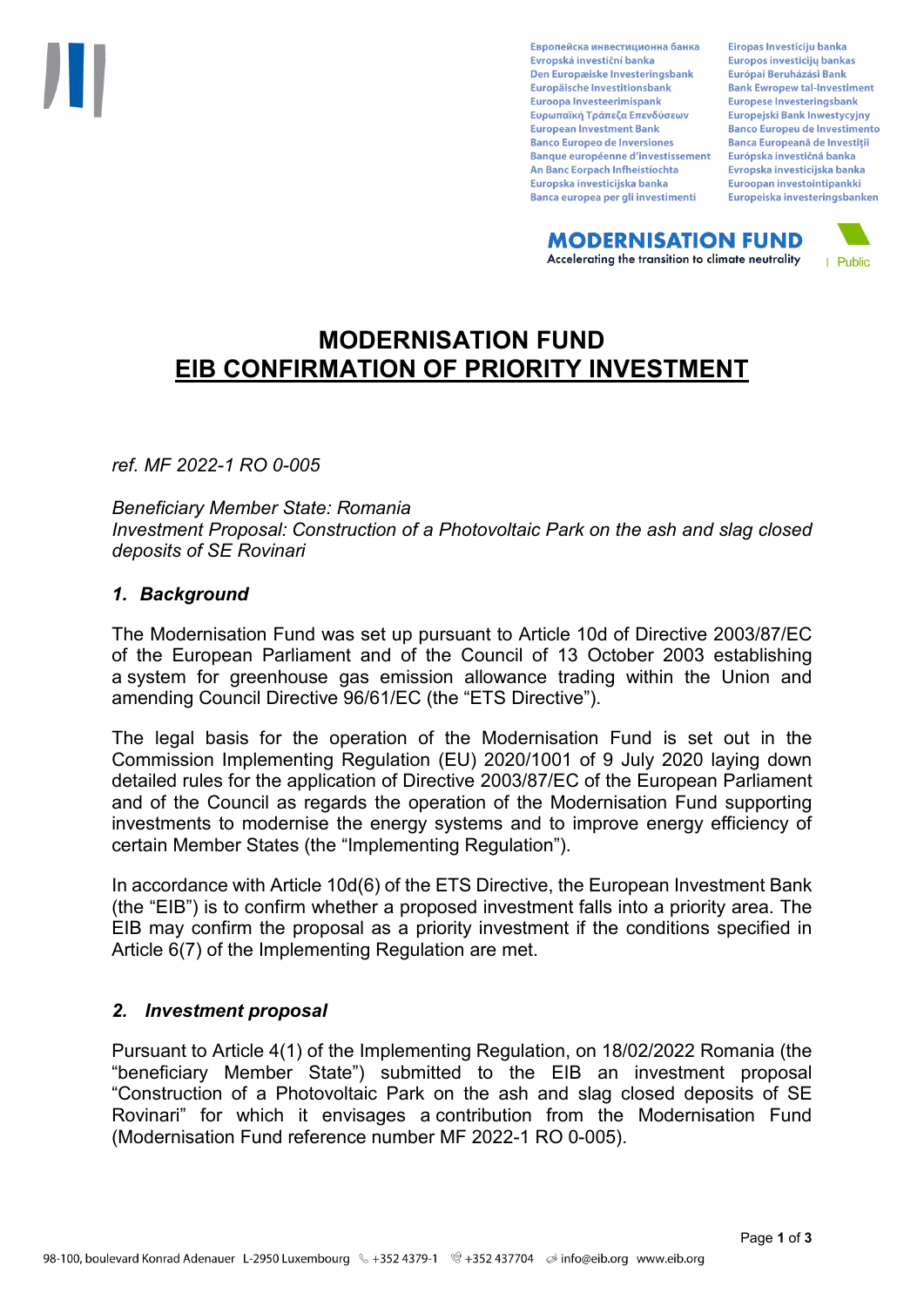

The investment proposal concerns a project relating to the construction of a photovoltaic power plant.

The beneficiary Member State has requested funding of EUR 51 187 936 for a disbursement under the proposed project.

The main objective of the investment is to support the development of new capacities of renewable energy sources that contribute to the decarbonisation of the power system.

The project is part of the measures set out in the National Energy and Climate Plan (NECP) for Romania in relation with the adequacy of the energy system in the context of the development and decarbonisation plan of the Oltenia Energy Complex.

### *3. Compliance with the conditions for priority investment*

- a) The beneficiary Member State has demonstrated that the investment complies with the requirements laid down in Article 10d(1) of the ETS Directive as it supports the modernisation of the energy system and it is in line with the objectives and measures set out in its NECP.
- b) According to the information provided by the beneficiary Member State and pursuant to Article 10d(2) Directive 2003/87/EC, the investment is considered as a priority investment as it falls under the priority area "generation of electricity from renewable sources".
- c) The beneficiary Member State has sufficient funds available for the requested disbursement according to the statement of the available funds referred to in Article 5(1) of the Implementing Regulation and after deduction of any amounts to be disbursed for investments already confirmed in accordance with Article 6(9) of the Implementing Regulation.
- d) The beneficiary Member State has provided evidence that the measures under the investment proposal have obtained State aid clearance in accordance with the Commission Decision C(2022) 553, ref. State aid SA.59974.
- e) The beneficiary Member State has confirmed in writing that the investment complies with any other applicable requirements of Union and national law.
- f) According to the information provided by the beneficiary Member State, the amounts requested from the Modernisation Fund are not intended to cover the same costs of the investment as those financed by another Union or national instrument.

## *4. Conclusions*

The EIB has assessed the investment proposal based on the information submitted by the beneficiary Member State in accordance with Article 4 and Annex 1 of the